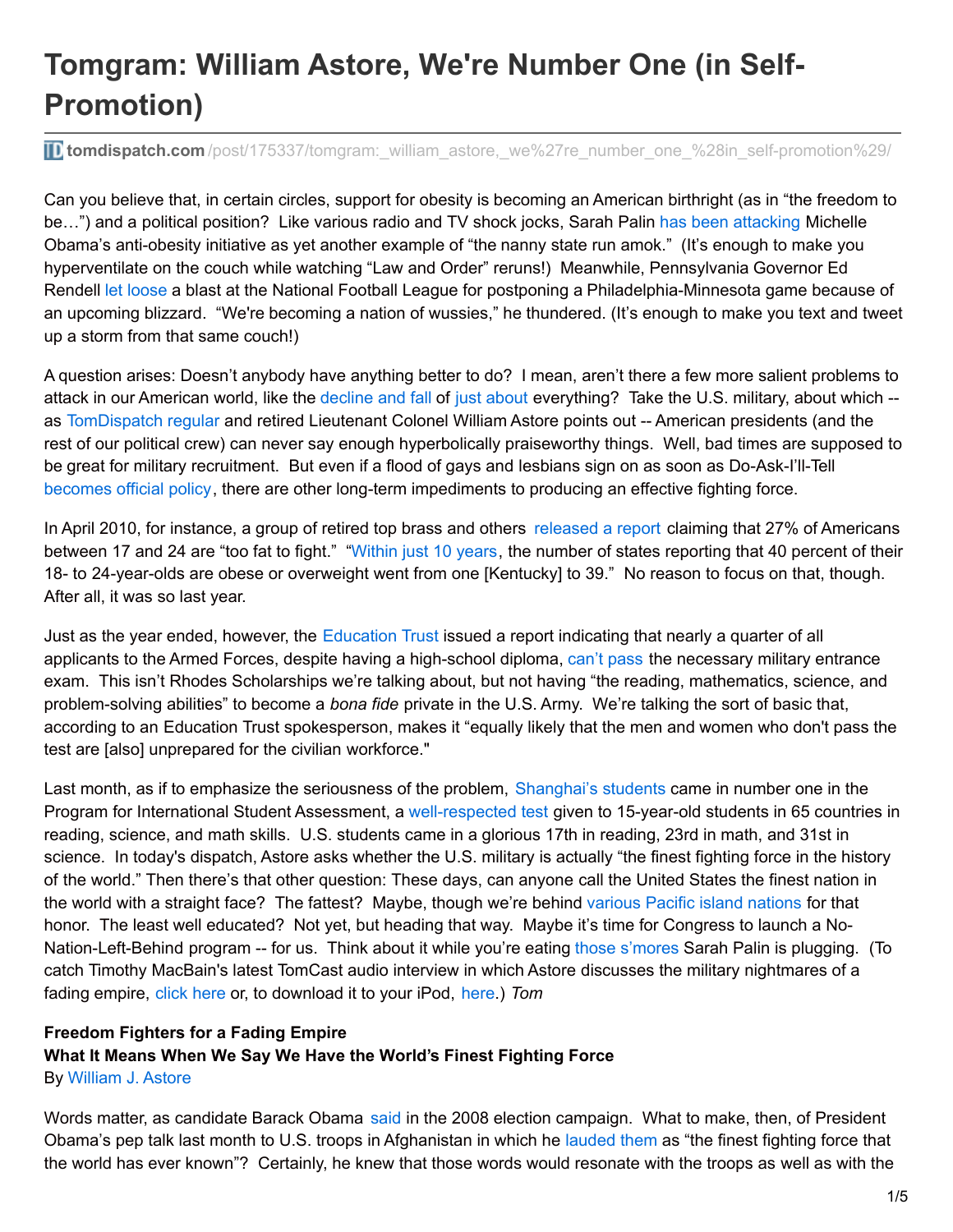folks back home.

In fact, this sort of description of the U.S. military has become something of a must for American presidents. Obama's predecessor George W. Bush, for example, boasted of that military as alternately "the [greatest](http://www.fff.org/comment/com0603h.asp) force for freedom in the history of the world" and "the [greatest](http://www.nytimes.com/2007/08/22/washington/w23policytext.html) force for human liberation the world has ever known." Hyperbolic and self-promoting statements, to be sure, but undoubtedly sincere, reflecting as they do an American sense of exceptionalism that sits poorly with the increasingly interconnected world of the twenty-first century.

I'm a retired U.S. Air Force officer and a historian who teaches military history. The retired officer in me warms to the sentiment of our troops as both unparalleled fighters and selfless liberators, but the historian in me begs to differ.

Let's start with the fighting part of the equation. Are we truly the world's greatest fighting force, not only at this moment, but as measured against all militaries across history? If so, on what basis is this claim made? And what does such triumphalist rhetoric suggest not just about our national narcissism, but Washington's priorities? Consider that no leading U.S. politician thinks to boast that we have the finest educational system or health-care system or environmental policies "that the world has ever known."

Measured in terms of sheer destructive power, and our ability to project that power across the globe, the U.S. military is indeed the world's "finest" fighting force. Our nuclear arsenal remains second to none. Our air forces (including the Navy's carrier task forces, the Army's armada of helicopter gunships, and the CIA's fleet of unmanned aerial drones prosecuting a "secret" war in Pakistan) dominate the heavens. Our Navy ("a global force for good," according to its new [motto](http://www.navy.com/navy)) rules the waves -- even more so than old Britannia did a century ago. And well should we rule the skies and seas, given the roughly one trillion dollars a year we spend on achieving our vision of "full spectrum dominance."

But this awesome ability to exercise " global [reach,](http://www.airforce.com/learn-about/history/part4/) global power" hardly makes us the finest military force ever. After all, "finest" shouldn't be measured by sheer strength and reach alone. First and foremost, of course, should come favorable results set against the quality of the opponents bested. To use a sports analogy, we wouldn't call the Pittsburgh Steelers "the finest team in NFL history" simply because they annihilated Penn State in football. Similarly, we can't measure the success of today's U.S. military solely in terms of amazingly quick (if increasingly costly and ultimately dismal) "victories" over the Taliban in 2001 or Saddam Hussein's Iraqi forces in 2003.

To carry the football analogy a few yards further, one might ask when our "finest fighting force" had its last Super Bowl win. Certainly, 1918 and 1945 (World Wars I and II) were such wins, even if as part of larger coalitions; 1953 (Korea) was a frustrating stalemate; 1973 (Vietnam) was a demoralizing loss; 1991 (Desert Storm in Iraq) was a distinctly flawed win; and efforts like Grenada or Panama or Serbia were more like scrimmages. Arguably our biggest win, the Cold War, was achieved less through military means than economic power and technological savvy.

To put it bluntly: America's troops are tough-minded professionals, but the finest fighting force ever? Sir, no, sir.

#### **We're Number One!**

Americans often seem to live in the eternal now, which makes it easier to boast that our military is the finest ever. Most historians, however, are not so tied to nationalistic rhetoric or the ceaseless present. If asked to identify the finest fighting force in history, my reaction -- and I would hardly be alone in the field -- would be to favor those peoples and empires which existed for war alone.

Examples immediately spring to mind: the Assyrians, the Spartans, the Romans, the Vikings, the Mongols, and the Nazis. These peoples elevated their respective militaries and martial prowess above all else. Unsurprisingly, they were bloodthirsty and ruthless. Unstinting ambition for imperial goals often drove them to remarkable feats of arms at an unconscionable and sometimes difficult to sustain cost. Yes, the Spartans defeated the Athenians, but that internecine quarrel paved the way for the demise of the independent Greek city states at the hands of Philip of Macedon and his son, Alexander (soon enough to be known as "the Great").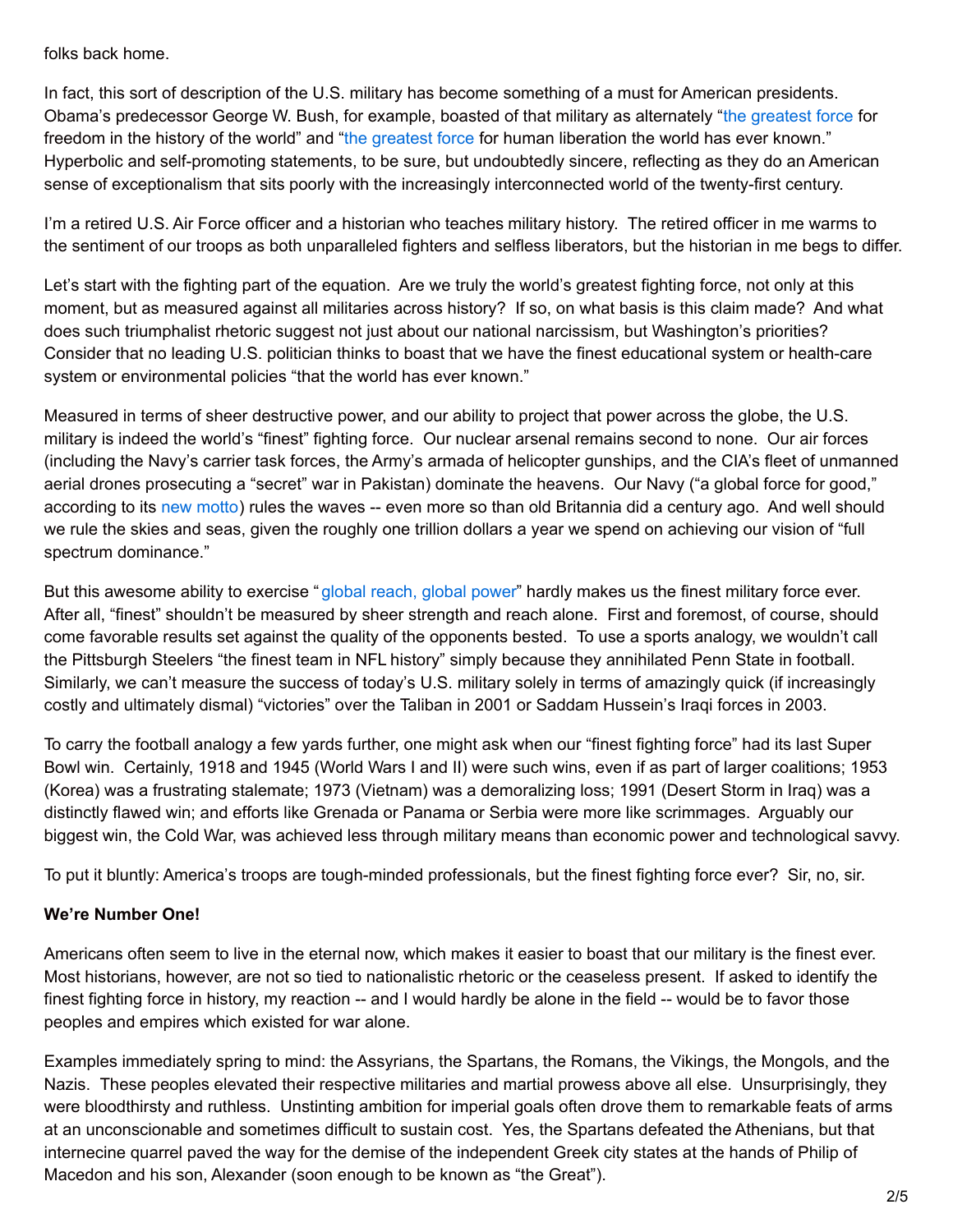Yes, the Romans conquered an empire, but one of their own historians, Tacitus, put in the mouth of a Celtic chieftain this description of being on the receiving end of Roman "liberation":

"The Romans' tyranny cannot be escaped by any act of reasonable submission. These brigands of the world have exhausted the land by their rapacity, so they now ransack the sea. When their enemy is rich, they lust after wealth; when their enemy is poor, they lust after power. Neither East nor West has satisfied their hunger. They are unique among humanity insofar as they equally covet the rich and the poor. Robbery, butchery, and rapine they call 'Empire.' They create a desert and call it 'Peace.'"

Talk about tough love.

The Romans would certainly have to be in the running for "finest military" of all time. They conquered many peoples, expanded far, and garrisoned vast areas of the Mediterranean, North Africa, and what would become Europe, while their legions



Buy the book.

marched forth, often to victory (not to speak of plunder), for hundreds of years. Still, the gold medal for the largest land empire in history -- and the finest fighting force of all time -- must surely go to the thirteenth century Mongols.

Led by Genghis Khan and his successors, Mongol horsemen conquered China and the Islamic world -- the two most powerful, sophisticated civilizations of their day -- while also exerting control over Russia for two and a half centuries. And thanks to a combination of military excellence, clever stratagem, fleetness of foot (and far more important, hoof), flexibility, and when necessary utter ferocity, they did all this while generally being outnumbered by their enemies.

Even the fighting power of the finest militaries waxed and waned, however, based in part on the quality of those leading them. The Macedonians blossomed under Philip and Alexander. It was not simply Rome that conquered Gaul, but Julius Caesar. The Mongols were at each other's throats until Genghis Khan united them into an unstoppable military machine that swept across a continent. The revolutionary French people in their famed *levée en masse* had martial fervor, but only Napoleon gave them direction. History's finest fighting forces are associated closely with history's greatest captains.

Measure that against the American military today. General David Petraeus is certainly a successful officer who exhibits an enviable mastery of detail and a powerful political sense of how to handle Washington, but a Genghis Khan? An Alexander? A Caesar? Even "King [David,"](http://washingtonindependent.com/1433/king-david) as he's been called both by admirers and more than a few detractors, might blush at such comparisons. After all, at the head of the most powerfully destructive force in the Middle East, and later Central Asia, he has won no outright victories and conquered nothing. His triumph in Iraq in 2006-2007 may yet prove more "confected" than [convincing](http://security.nationaljournal.com/2010/12/afghan-review-tipping-point-or.php#1818700).

As for our armed forces, though most Americans don't know it, within U.S. military circles much criticism exists of an officer corps of ["tarnished](http://www.worldaffairsjournal.org/articles/2009-Spring/full-Kohn.html) brass" that is deficient in professionalism; of generals who are more concerned with [covering](http://www.armedforcesjournal.com/2007/05/2635198) their butts than leading from the front; of instruction at military academies that is [divorced](http://ricks.foreignpolicy.com/posts/2010/06/11/west_point_faculty_member_worries_it_is_failing_to_prepare_tomorrow_s_officers) from war's realities; of an [aversion](http://www.humanevents.com/article.php?id=40147) "to innovation or creativity... [leading to] an atmosphere of anti-intellectualism" that undermines strategy and makes a hash of counterinsurgency efforts. Indeed, our military's biting criticism of itself is one of the few positive signs in a fighting force that is otherwise overstretched, deeply frustrated, and ridiculously overpraised by genuflecting politicians.

So I'm sorry, President Obama. If you wish to address the finest fighting force the world has ever known, you'll need a time machine, not Air Force One. You'll have to doff your leather Air Force-issue flight [jacket](http://www.huffingtonpost.com/william-astore/military-clothing-for-pre_b_517635.html) and don Mongolian armor. And in so doing, you'll have to embrace mental attitudes and a way of life utterly antithetical to democracy and the rights of humanity as we understand them today. For that is the price of building a fighting force second to none -- and one reason why our politicians should stop insisting that we have one.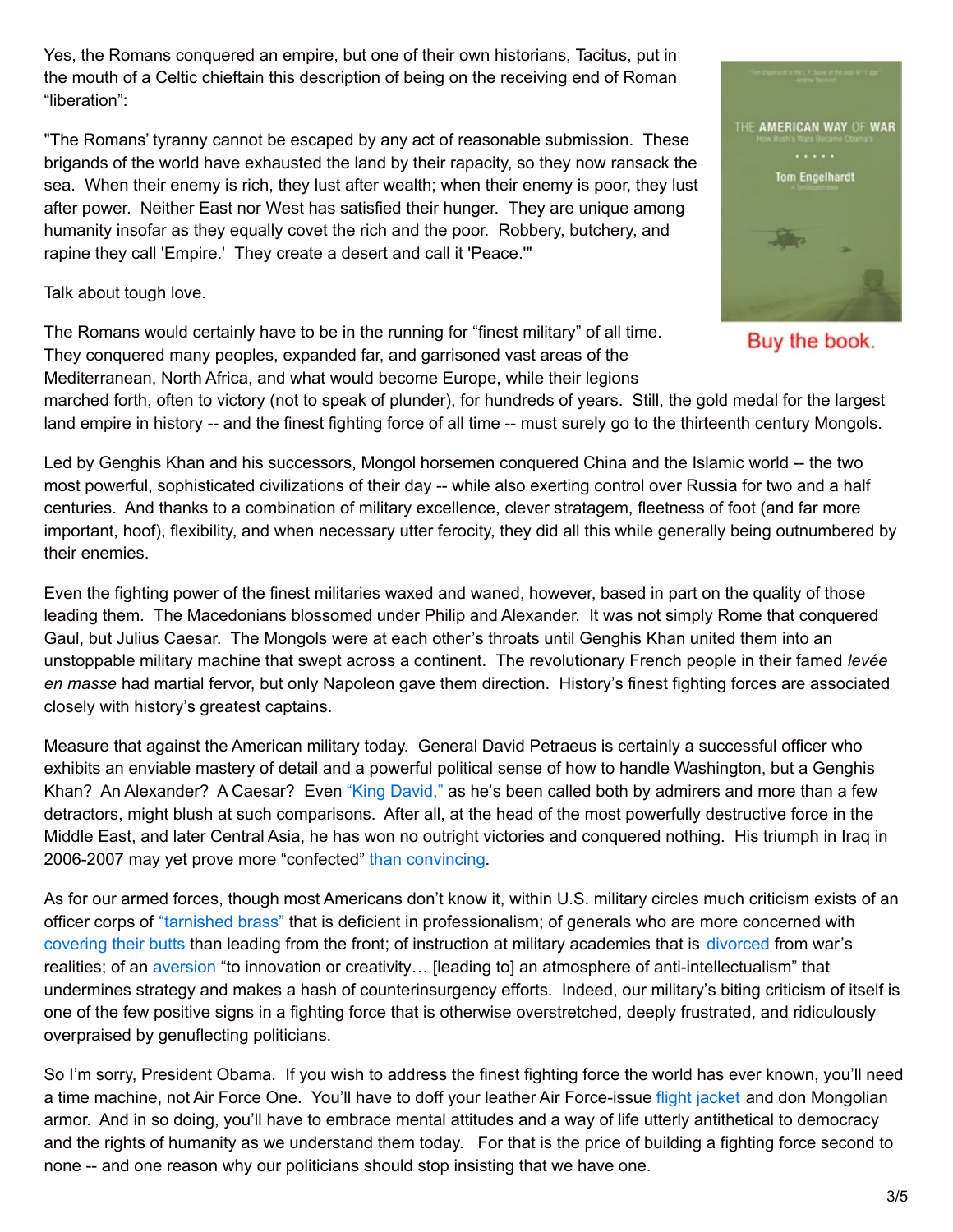### **"The Greatest Force for Human Liberation"**

Two centuries ago, Napoleon led his armies out of France and brought "liberty, equality, and fraternity" to much of the rest of *ancien régime* Europe -- but on his terms and via the barrel of a musket. His invasion of Spain, for example, was viewed as anything but a "liberation" by the Spanish, who launched a fierce guerrilla campaign against their French occupiers that sapped the strength of Napoleon's empire and what was generally considered the finest fighting force of its moment. British aid to the insurgency helped ensure that this campaign would become Napoleon's "[Spanish](http://www.neh.gov/news/humanities/2010-01/Napoleon.html) ulcer."

The "Little Corporal" ultimately decided to indirectly strike back at the British by invading Russia, which was refusing to enforce France's so-called continental blockade. As Napoleon's army bled out or froze solid in the snows of a Russian winter, the Prussians and the Austrians found new reasons to reject French "fraternity." Within years, Napoleon's empire was unsaddled and destroyed, a fate shared by its leader, sent into ignominious exile on the island of Saint Helena.

Like Napoleon's fired up revolutionary troops, the American military also sees itself as on a mission to spread democracy and freedom. Afghans and Iraqis have, however, proven no more eager than the Spaniards of two centuries ago to be "liberated" at gun (or "Hellfire" missile) point, even when the liberators [come](http://www.washingtonpost.com/wp-dyn/content/graphic/2011/01/02/GR2011010203051.html?hpid=topnews) bearing [gifts](http://www.washingtonpost.com/wp-dyn/content/article/2011/01/03/AR2011010302175_pf.html), which in today's terms means the promise of roads, jobs, and "reconstruction," or even cash by the [pallet](http://www.guardian.co.uk/world/2007/feb/08/usa.iraq1).

Because we Americans believe our own press releases, it's difficult to imagine others (except, of course, those so fanatic as to be blind to reality) seeing us as anything but [well-intentioned](http://www.salon.com/news/opinion/glenn_greenwald/radio/2010/12/13/rosen_transcript/index.html) liberators. As journalist Nir Rosen has put it: "There's... a deep sense among people in the [American] policy world, in the military, that we're the good guys. It's just taken for granted that what we're doing must be right because we're doing it. We're the exceptional country, the essential nation, and our role, our intervention, our presence is a benign and beneficent thing."

In reporting on our wars in Iraq and Afghanistan, Rosen and [others](http://www.independent.co.uk/opinion/commentators/patrick-cockburn-history-is-repeating-itself-in-afghanistan-2163641.html) have offered ample proof for those who care to consider it that our foreign interventions have been anything but benign or beneficent, no less liberating. Our invasion of Iraq opened the way to civil war and mayhem. For many ordinary Iraqis, when American intervention didn't lead to death, destruction, dislocation, and exile, it bred "deep humiliation and disruption" as well as constant fear, a state of affairs that, as Rosen notes, is "painful and humiliating and scary."

In Afghanistan, Rosen points out, most villagers see our troops making common cause with a despised and predatory government. Huge infusions of American dollars, meanwhile, rarely trickle down to the village level, but instead promote the [interests](http://www.counterpunch.org/patrick12132010.html) of Afghan warlords and foreign businesses. Small wonder that, more than nine years later, a majority of Afghans [say](http://www.washingtonpost.com/wp-dyn/content/article/2010/12/06/AR2010120601788.html) they want to be liberated from us.

If the U.S. military is not "the greatest force for human liberation" in all history, what is? Revealingly, it's far easier to identify the finest *fighting* force of history. If put on the spot, though, I'd highlight the ideas and ideals of human dignity, of equality before the law, of the fundamental value of each and every individual, as the greatest force for human liberation. Such ideals are shared by many peoples. They may sometimes be defended by the sword, but were inscribed by the pens of great moralists and thinkers of humanity's collective past. In this sense, when it comes to advancing freedom, the pen has indeed been mightier than the sword.

## **Freedom Fighters for a Fading Empire**

The historian John Lukacs once noted: "There are many things wrong with the internationalist idea to Make the World Safe for Democracy, one of them being that it is not that different from the nationalist idea that What Is Good for America Is Good for the World."

In our post-9/11 world, whatever our rhetoric about democratizing the planet, our ambitions are guided by the seemingly hardheaded goal of making Americans safe from terrorists. A global war on terrorism has, however, proven anything but consistent with expanding liberty at home or abroad. Indeed, the seductive and self